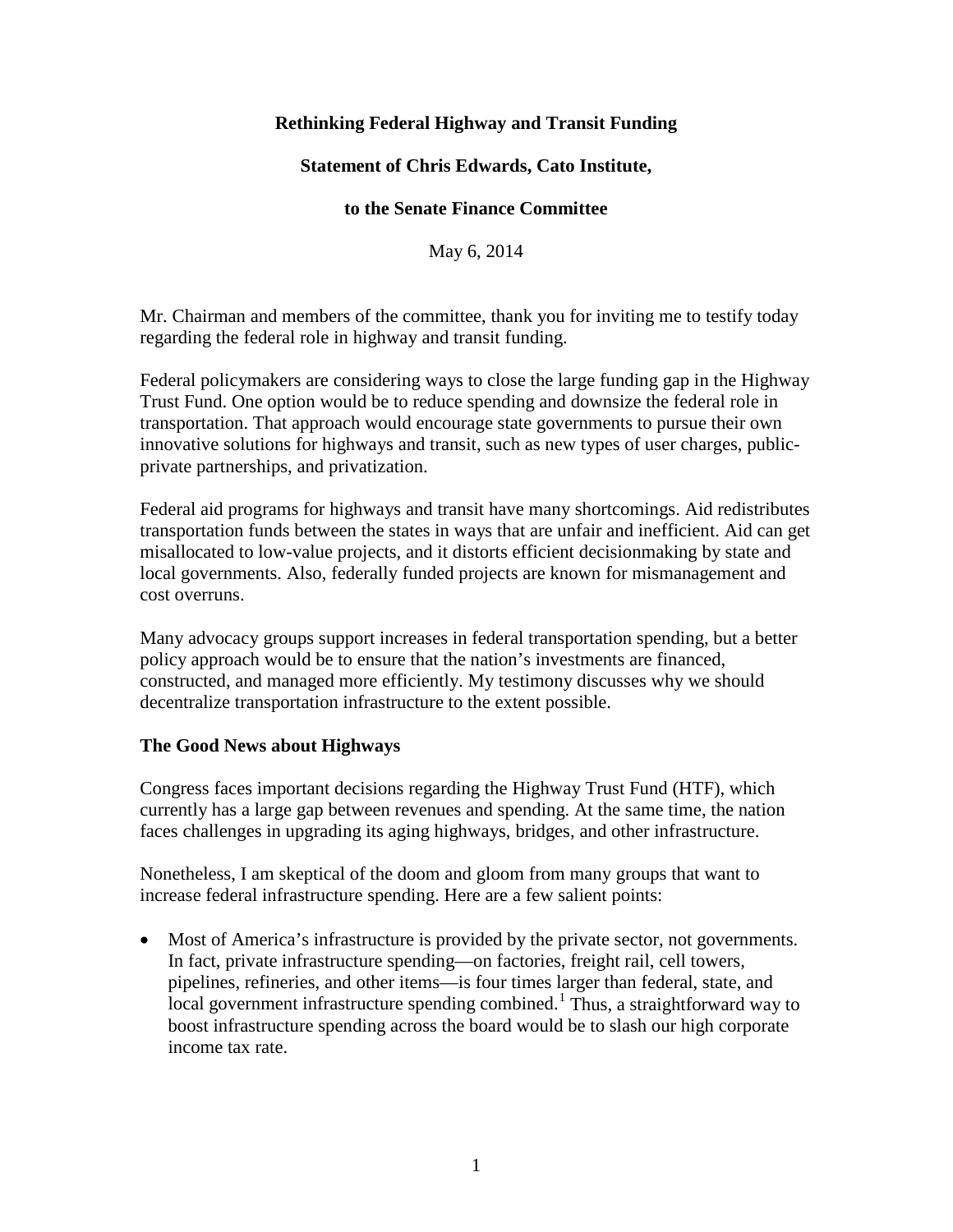- The federal gas tax rate was last raised in 1993 and its real value has eroded since then. But the gas tax rate was more than quadrupled between 1982 and 1994 from 4 cents per gallon to 18.4 cents. $^{2}$  $^{2}$  $^{2}$  Thus, looking at the whole period since 1982, federal gas tax revenues have risen at a robust annual average rate of 6.1 percent.<sup>[3](#page-9-1)</sup> It is true that revenues have stagnated in recent years, but the HTF gap was caused by spending getting ahead of revenues.
- With fears about falling down bridges and the like, some pundits have portrayed our infrastructure as if it were in a deep crisis. However, some data indicate that our infrastructure is getting better. Federal Highway Administration (FHWA) data show that the nation's bridges are improving in quality. [4](#page-9-2) Of the nation's more than 600,000 bridges, the share that is "structurally deficient" has fallen from 22 percent in 1992 to 10 percent in 2012. The share that is "functionally obsolete" has also fallen.
- The surface quality of the Interstate Highway System has steadily improved. A study by Federal Reserve economists examining FHWA data found that "since the mid-1990s, our nation's interstate highways have become indisputably smoother and less deteriorated."<sup>[5](#page-9-3)</sup> And the economists concluded that the interstate system is "in good shape relative to its past condition."[6](#page-9-4) Better highway conditions and other factors have led to substantial declines in highway fatality rates over the past two decades.<sup>[7](#page-9-5)</sup>
- Urban traffic congestion seems to have peaked in 2005 and dipped since then, according to the Texas Transportation Institute. [8](#page-9-6) Total vehicle miles traveled also peaked around the same time and has leveled out in recent years. These indicators are expected to increase in the future, but recently there has been a pause.

Despite these items of good news, it is true that America faces many transportation challenges. Highway congestion in many regions imposes a large cost on individuals and the economy. Highways and bridges are aging, and the gas tax will fall short as a highway financing mechanism in the years ahead. So it is important for policymakers to consider major changes in the way that our infrastructure is managed and financed.

## **Problems with Federal Transportation Spending**

There are frequent calls for increased federal spending on highways and other types of infrastructure. But there are many shortcomings of federal aid that should be considered:

• **Investment is misallocated.** Federal highway aid is not based on marketplace demands. The program creates winner and loser states, and the losers are often states that have higher needs. Some states with growing populations—such as Texas and Florida—consistently get the short end of the stick.<sup>[9](#page-9-7)</sup> A recent study by Pengyu Zhu and Jeffrey Brown looked at highway aid in recent decades and found that it has been biased against states that have larger highway systems and more highway use, thus biased against states with greater needs.<sup>[10](#page-9-8)</sup> We see similar problems with other types of federal infrastructure spending, such as Amtrak investment.<sup>[11](#page-9-9)</sup>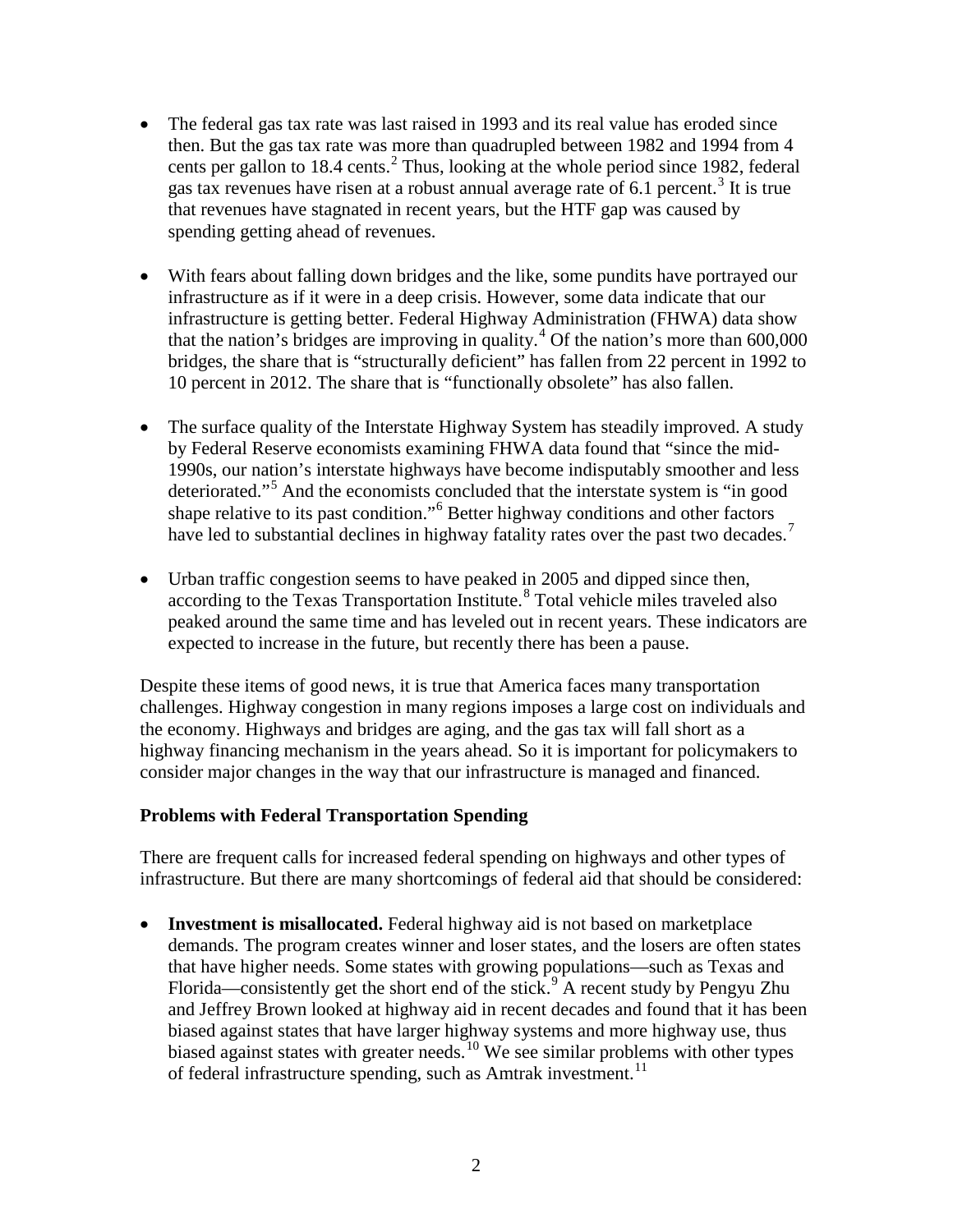- **Federal redistribution is unfair.** Some of the loser states in the HTF, such as Texas, tend to lose year after year. In recent years, Texas has accounted for an average 9.2 percent of taxes paid into the highway account, but only 7.7 percent of funding from it.[12](#page-10-0) The Zhu-Brown study found that the HTF tends to redistribute money from lower-income to higher-income states, which seems particularly unfair.<sup>[13](#page-10-1)</sup> The study also found that states which are "better represented on the four key congressional committees generally benefit from redistribution" in the federal highway program.
- **Aid spending is often mismanaged**. Federal agencies do not have strong incentives to ensure that infrastructure projects are completed efficiently. Federally funded highway, airport, and air traffic control projects often have large cost overruns.<sup>[14](#page-10-2)</sup> The Big Dig in Boston—which was two-thirds funded by the federal government— exploded in cost to five times the original estimate.<sup>[15](#page-10-3)</sup> For state governments, federal highway aid comes with a very small state match so it seems like "free money," which encourages waste. Studies have found that privately financed infrastructure projects are less likely to have cost overruns than traditional government projects.<sup>[16](#page-10-4)</sup>
- **Aid distorts state and local decisionmaking**. Federal aid for urban transit covers about 40 percent of capital costs, on average, but just 6 percent of operating costs.<sup>[17](#page-10-5)</sup> That bias has tilted local governments toward expensive transit options, such as rail systems, and against more flexible and efficient bus systems.<sup>[18](#page-10-6)</sup> High-speed rail is another federal effort to induce states to spend money on uneconomical infrastructure.[19](#page-10-7) Without federal aid, the states would rely on their own funding for transportation, and they would make more efficient decisions based on local needs.
- **Federal rules raise costs and preempt state solutions.** Federal aid comes with strings attached. Federal Davis-Bacon labor rules, for example, raise the cost of building state and local infrastructure. At the same time, federal rules prevent states from raising revenue in an efficient manner. For example, tolling is generally banned on the Interstate Highway System, but modern electronic tolling on heavily trafficked highways would allow states to raise funds while reducing congestion.
- **Federal aid breeds bureaucracy and lobbying.** Federal aid is not a costless injection of funding to the states. Federal taxpayers pay the direct costs of the grants, but taxpayers at all levels of government are burdened by the costly bureaucracy needed to support the system. The aid system engulfs government workers in unproductive activities such as report writing and regulatory compliance. And transportation has long been one of the top areas of lobbying in Washington.<sup>[20](#page-10-8)</sup>

While advocacy groups claim that more federal aid would boost economic growth, these sorts of problems suggest otherwise. Transportation expert Clifford Winston of the Brookings Institution recently noted that current "transportation policy is so inefficient that infrastructure spending fails to generate the large promised benefits."<sup>[21](#page-10-9)</sup>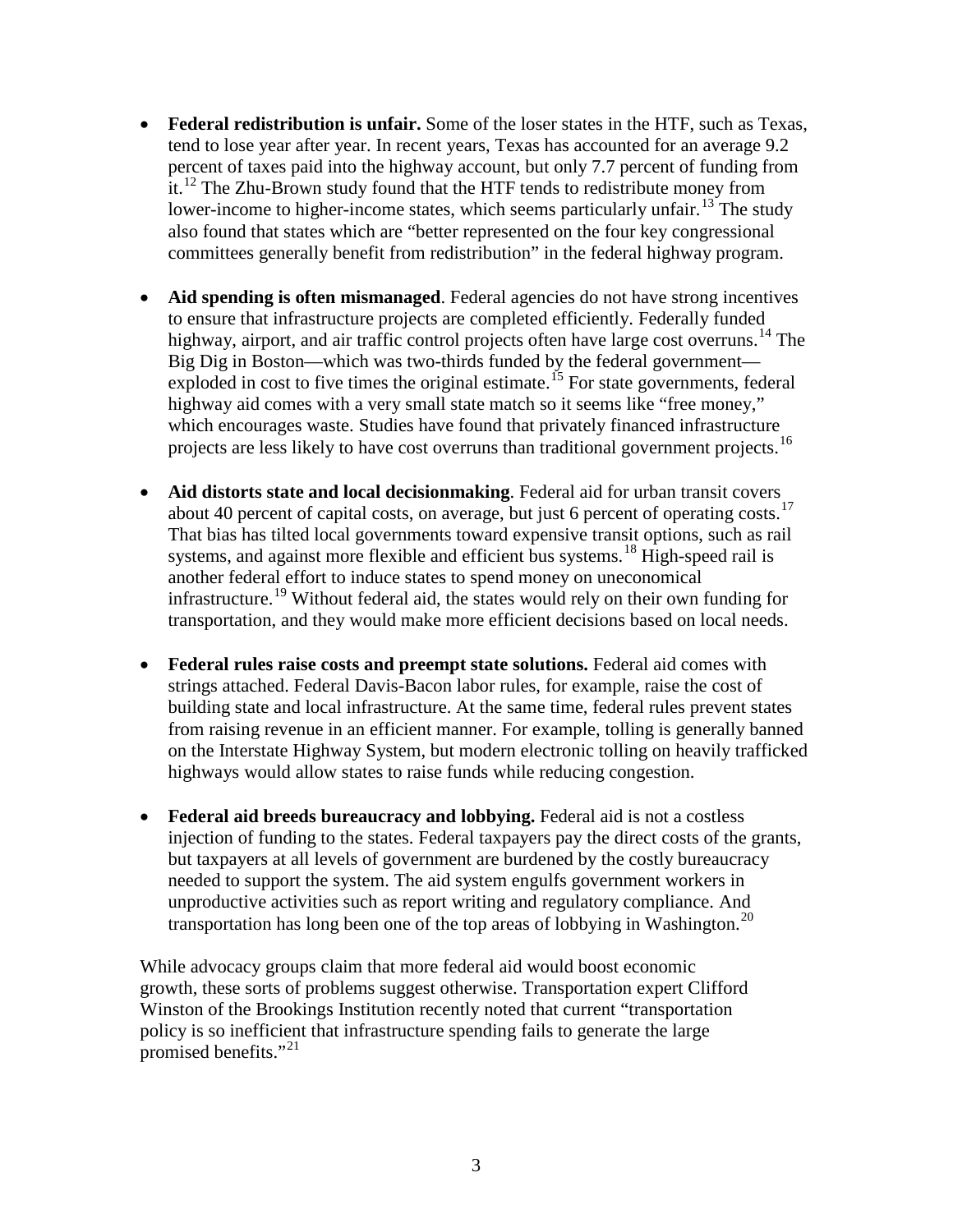A mistake that advocates of transportation aid often make is to assume that common problems are automatically "national priorities" that need federal action. But as a believer in constitutional federalism, President Reagan noted the fallacy of those sorts of claims in a 1987 executive order:

It is important to recognize the distinction between problems of national scope (which may justify federal action) and problems that are merely common to the states (which will not justify federal action because individual states, acting individually or together, can effectively deal with them). $^{22}$  $^{22}$  $^{22}$ 

It is true, for example, that traffic congestion is a problem facing many cities across the nation. It is a common problem. But that does not mean that there has to be a top-down solution imposed from Washington.

### **Downsizing the Federal Role in Highways and Transit**

Congress faces important decisions regarding the Highway Trust Fund (HTF). Under the Congressional Budget Office baseline, combined revenues to the highway and transit accounts will be about \$39 billion in coming years, while outlays are \$53 billion this year and rising after that.<sup>[23](#page-11-1)</sup> That leaves a large gap of at least \$14 billion in annual funding.

In the past, such gaps have been filled with federal fuel tax increases, and some groups are proposing that approach this time around. The Obama administration has proposed a short-term transportation funding fix based on corporate tax revenues. Others have proposed a new federal transportation tax based on vehicle miles traveled.<sup>[24](#page-11-2)</sup>

However, increasing federal taxing and spending is the wrong way to go. That approach would exacerbate the current problems of federal aid, and it would probably make the Byzantine sprawl of top-down mandates and complex allocation formulas even worse. Also, "fixing" the HTF by raising federal revenue would miss an opportunity to empower the states and private sector to pursue their own transportation solutions.

A bipartisan commission created by Congress produced a report in 2008 called "Transportation for Tomorrow."[25](#page-11-3) A minority statement from that report by former Secretary of Transportation Mary Peters and two other commissioners made the case for reducing the federal role in transportation, not increasing it:

increased financial participation will come with additional procedural requirements, greater delays in project decision-making, more special interest programs and projects and unjustified federal involvement in issues that are best treated as local policy matters. In contrast, revenues collected at the state and local levels allow greater flexibility, responsiveness, and accountability to local transportation consumers. Planning and construction flexibility is much greater without the onerous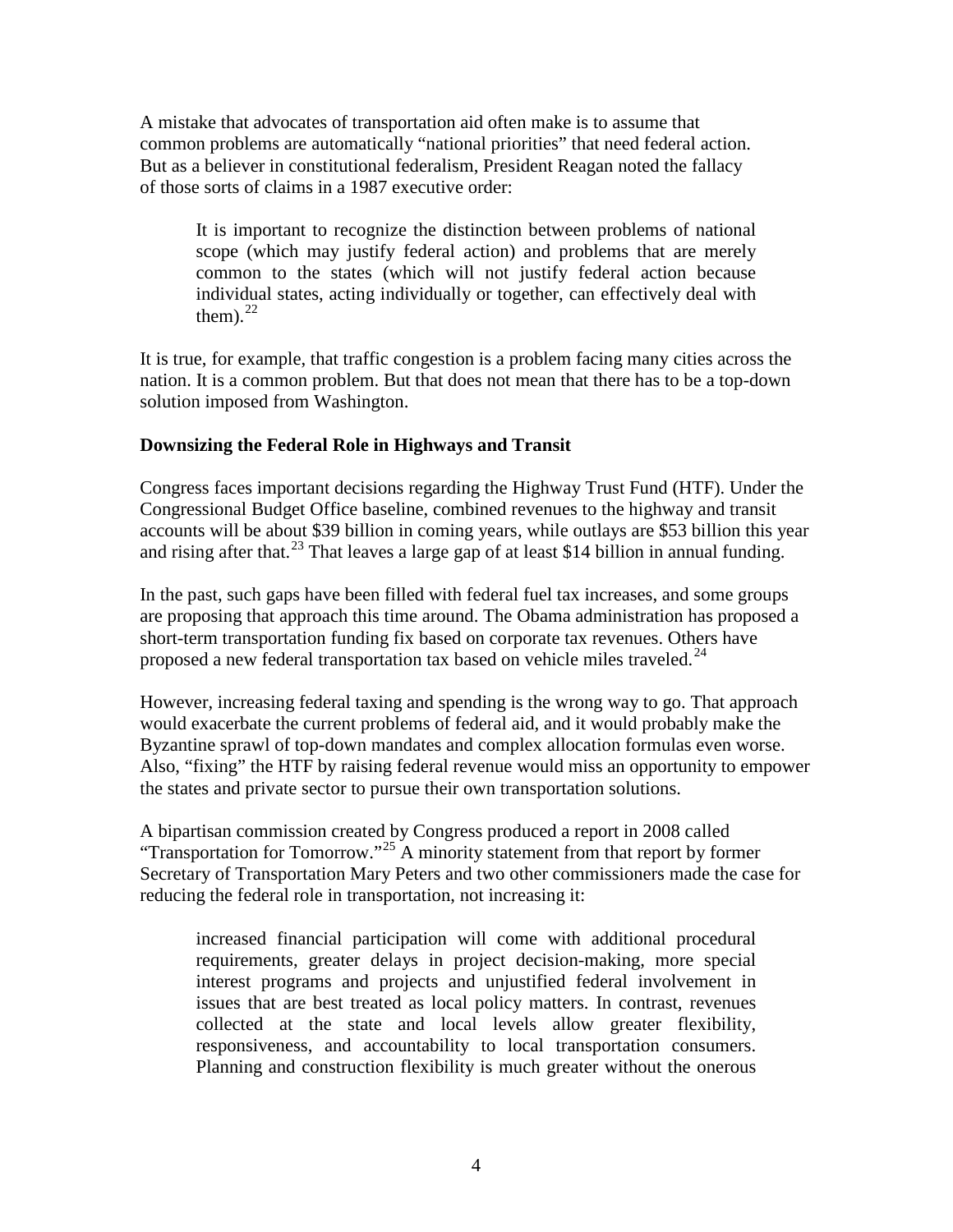procedural requirements and 'one size fits all' approach that come with federal funds.

Accountability is also improved by state and local funds because those agencies have a stronger incentive to be accountable to their voters than to the federal government, which can often be blocked from acting through political intervention. Taxpayers are less inclined to hold state and local officials accountable for the careful spending of federal funds, in part because these funds are perceived (often incorrectly) to come from outside the state. $26$ 

Secretary Peters and her colleagues hit the nail on the head. Reducing federal intervention should be seen as a positive shift for transportation, not a negative one. They were right to argue that it is our ". . . federal-centric funding and regulatory structure that stifles creativity and innovation at the state and local levels."<sup>[27](#page-11-5)</sup>

A straightforward solution to the HTF funding gap would be to reduce spending to match current revenues. State governments would be free to fill the void as they choose—by adjusting their state budgets, raising their fuel taxes, adding electronic tolling to some highways, or pursuing more privatization of their transportation systems. Many transportation experts think that the future of highway financing involves systems that charge users based on vehicle miles traveled, and the states should be free to experiment with such approaches.<sup>[28](#page-11-6)</sup>

Congress can help the states improve their highway finances by reducing costly regulations, such as repealing Davis-Bacon rules. A 2011 Joint Economic Committee study found that these rules inflate wages on highway construction projects by an average of 22 percent, while also slowing projects and piling paperwork on contractors.<sup>[29](#page-11-7)</sup> Congress should also lift the ban on tolling of the Interstates—which, after all, are owned by state governments.<sup>[30](#page-11-8)</sup> The administrative costs of modern electronic tolling are a small fraction of the costs of old-fashioned toll booths.<sup>[31](#page-11-9)</sup>

A good way to cut HTF spending to close the gap with revenues would be to end federal aid for transit and other non-highway spending. Transit formula grants from the HTF are about \$9 billion annually.<sup>[32](#page-11-10)</sup> The idea behind the Highway Revenue Act of 1956, which established the HTF, was that federal fuel taxes would be user charges to fund the building of the Interstate Highway System. But from the 1970s onward, fuel taxes have been siphoned off for non-highway purposes, particularly with the creation of the transit program in 1982. About one-quarter of HTF spending today is for non-highway purposes. $33$ 

Historically, citizens strongly approved of the state gas taxes that funded the early automobile roads because they could clearly see the benefits.<sup>[34](#page-11-12)</sup> But the link between user benefits and road charges has partly broken down today. With the diversion of federal gas taxes to transit, bicycle paths, and many other non-highway uses, the public is more skeptical about gas tax increases.<sup>[35](#page-11-13)</sup> As Mary Peters and colleagues noted: "The fact that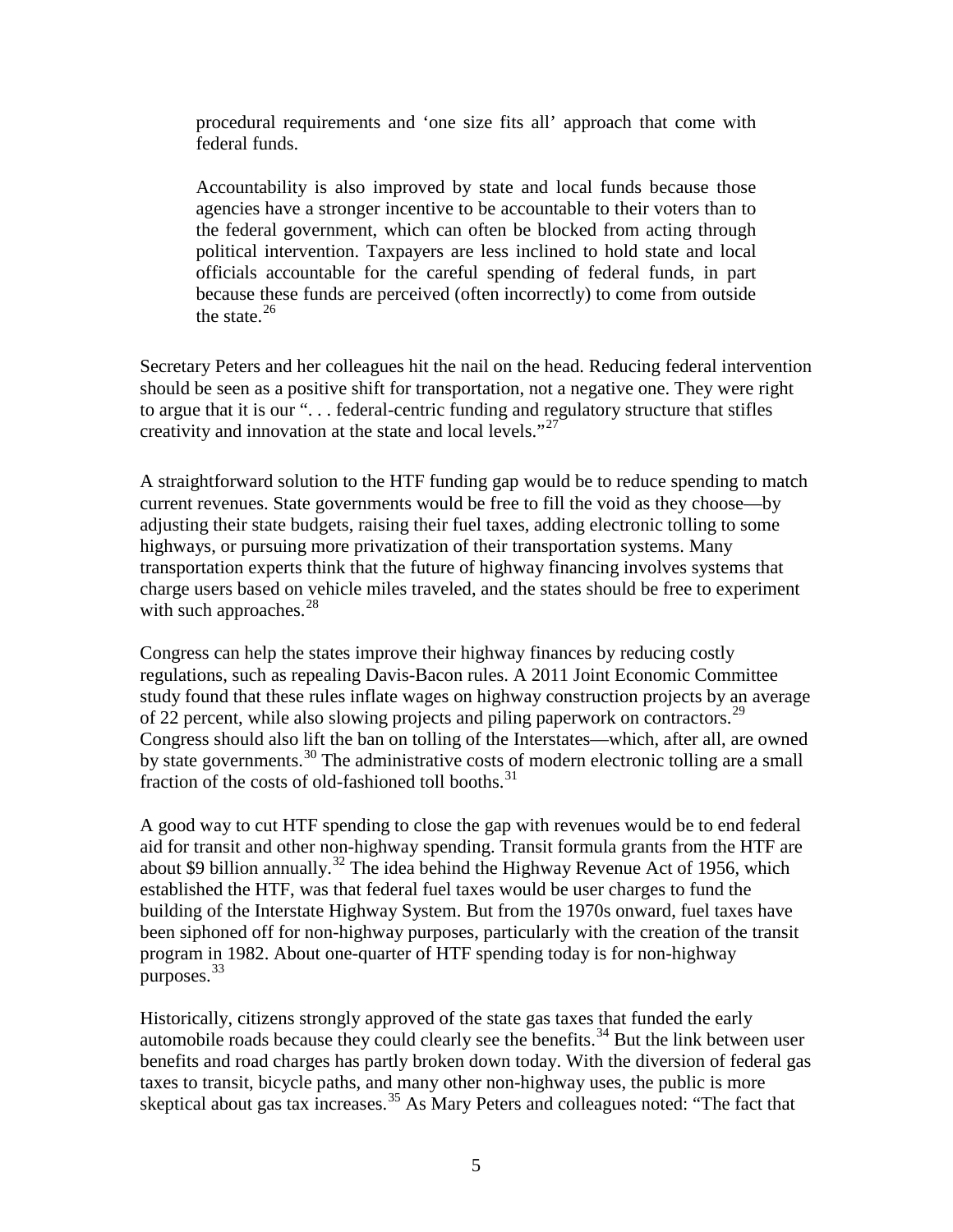the public has overwhelmingly opposed an increase in federal fuel taxes since 1993 represents a lack of investor confidence in current transportation policy.<sup>356</sup>

Solutions for America's urban transit should be found at the state, local, and private levels. Before the 1960s, most urban bus and rail services in America were privately owned and operated. But that ended with the passage of the Urban Mass Transportation Act of 1964. The Act provided subsidies only to government-owned bus and rail systems, not private systems.<sup>[37](#page-11-15)</sup> That prompted state and local governments across the country to take over the private systems, swiftly ending more than a century of private transit investment in America's cities.

That is unfortunate because government-run bus and rail systems miss out on the innovations and cost savings that entrepreneurs could bring. Removing federal aid from the transit equation would have the beneficial effect of encouraging cities to experiment with private transit options. It would also remove current distortions that federal aid creates for local decisionmaking about transit.

After dealing with the immediate HTF funding gap, Congress should consider the approach taken in the Transportation Empowerment Act proposed by Senator Mike Lee and Representative Tom Graves. The bill would devolve most surface transportation taxing and spending to the states by cutting the federal gasoline tax from 18.4 cents to 3.7 cents over five years. The federal role in transit aid would be eliminated, and federal aid would be focused on the Interstates and roads owned by the federal government.

Such a devolution would be an opportunity to create a more efficient transportation system.<sup>[38](#page-11-16)</sup> Transportation expert Robert Poole notes that "a key rationale for devolution is that the funding approach developed to build the Interstate system is now obsolete. That approach transfers large sums from larger and faster-growing states to smaller and slower-growing states . . . That is exactly backwards of what a real user-fee system would do—which is to generate and spend large sums in the places with huge problems of congestion and insufficient highway capacity."<sup>[39](#page-11-0)</sup>

## **Privatizing Transportation**

The answer to America's infrastructure challenges is not greater federal intervention, but more innovation by the states, including greater use of privatization and public-private partnerships (P3s).

There has been a worldwide trend toward infrastructure privatization, and hundreds of billions of dollars of assets have been privatized in high-income nations.<sup>[40](#page-11-1)</sup> What spurred the trend? The Organization for Economic Cooperation and Development (OECD) says that concern about public infrastructure being misallocated and mismanaged has "led to a reconsideration of the role of the state in infrastructure provision."<sup>[41](#page-11-17)</sup>

P3s differ from traditional government contracting by shifting various elements of design, finance, operations, maintenance, and project risks to the private sector. In a 2011 report,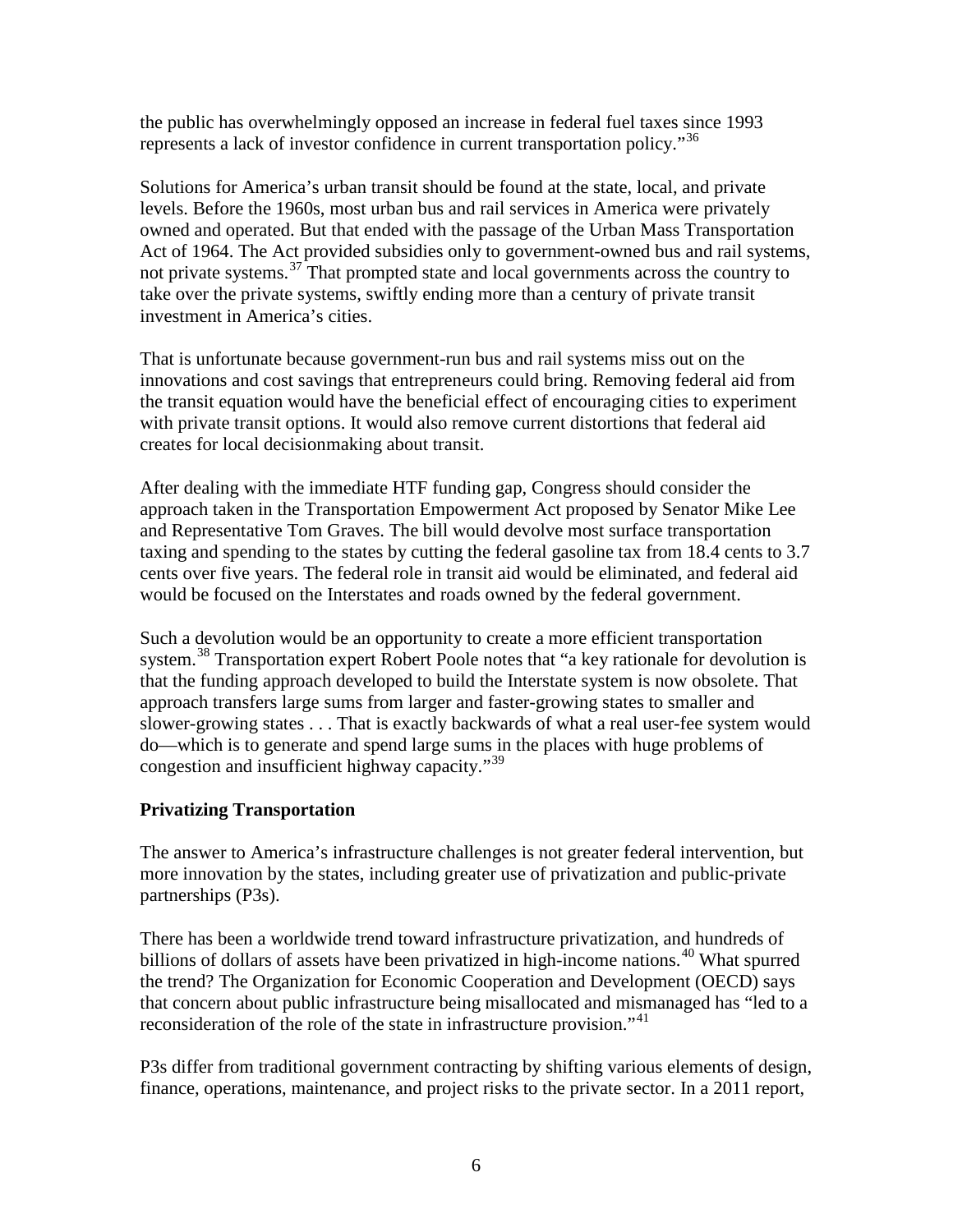the OECD found a "widespread recognition" around the world of "the need for greater recourse to private sector finance" in infrastructure.<sup>[42](#page-11-18)</sup>

Unfortunately, the United States lags behind nations such as Canada, Britain, and Australia in P3s and privatization. Few of the top firms doing transportation P3s around the world are American, and only a couple dozen projects out of hundreds are in the United States.<sup>[43](#page-11-19)</sup>

If we were to embrace P3s and privatization, there would be a large amount of private capital available to aid state governments in upgrading their transportation infrastructure. The Congressional Research Service said "it is widely believed that there are hundreds of billions of dollars of private monies available globally for infrastructure investment, such as surface transportation."[44](#page-11-20)

A number of U.S. states have moved ahead with P3s, including Texas, Florida, California, and Virginia.[45](#page-11-21) In Virginia, a partnership of Transurban and Fluor built and is now operating electronic toll lanes along 14 miles of the Capitol Beltway (I-495). Virginia kicked in one-fifth of the project's \$2 billion cost, and the rest was financed with debt and private equity.<sup>[46](#page-11-6)</sup> The lanes were completed on time and on budget in 2012. A government official overseeing the project lauded the private firms for their efficient and nonbureaucratic project management, which is "not the way government works typically."<sup>[47](#page-11-22)</sup>

Full privatization is also possible for some transportation projects. The Dulles Greenway, for example, is a privately owned toll highway in Northern Virginia completed in the mid-1990s with \$350 million of private debt and equity. [48](#page-11-23) The highway did not receive government subsidies, and today the owners even pay local property taxes and the costs to police the 14-mile artery.

Elsewhere in Virginia, FIGG Engineering Group and partners financed and constructed the \$142 million South Norfolk Jordan Bridge over the Elizabeth River. The bridge opened in 2012, and its cost will be paid back to investors over time with toll revenues.<sup>[49](#page-11-7)</sup> FIGG had approached the local government to say that they could tackle the project without any federal, state, or local government funds. FIGG raised the money, built the bridge, and has worked hard to partner with the local community with such activities as walking and jogging events across the bridge.

FIGG is an interesting company, known for its innovative bridge designs. It is expected to start construction this year on another fully private bridge—the Cline Avenue bridge in East Chicago.<sup>[50](#page-11-24)</sup> The firm will be raising up to \$250 million in private funds for the bridge, and then will pay off the cost with electronic toll revenues over time.

Hopefully, such entrepreneurial efforts can play a greater role in America's transportation future because there are many advantages of partial and full privatization. When private businesses are taking the risks and putting their profits on the line, funding is more likely to be allocated to high-return projects and completed in the most efficient manner.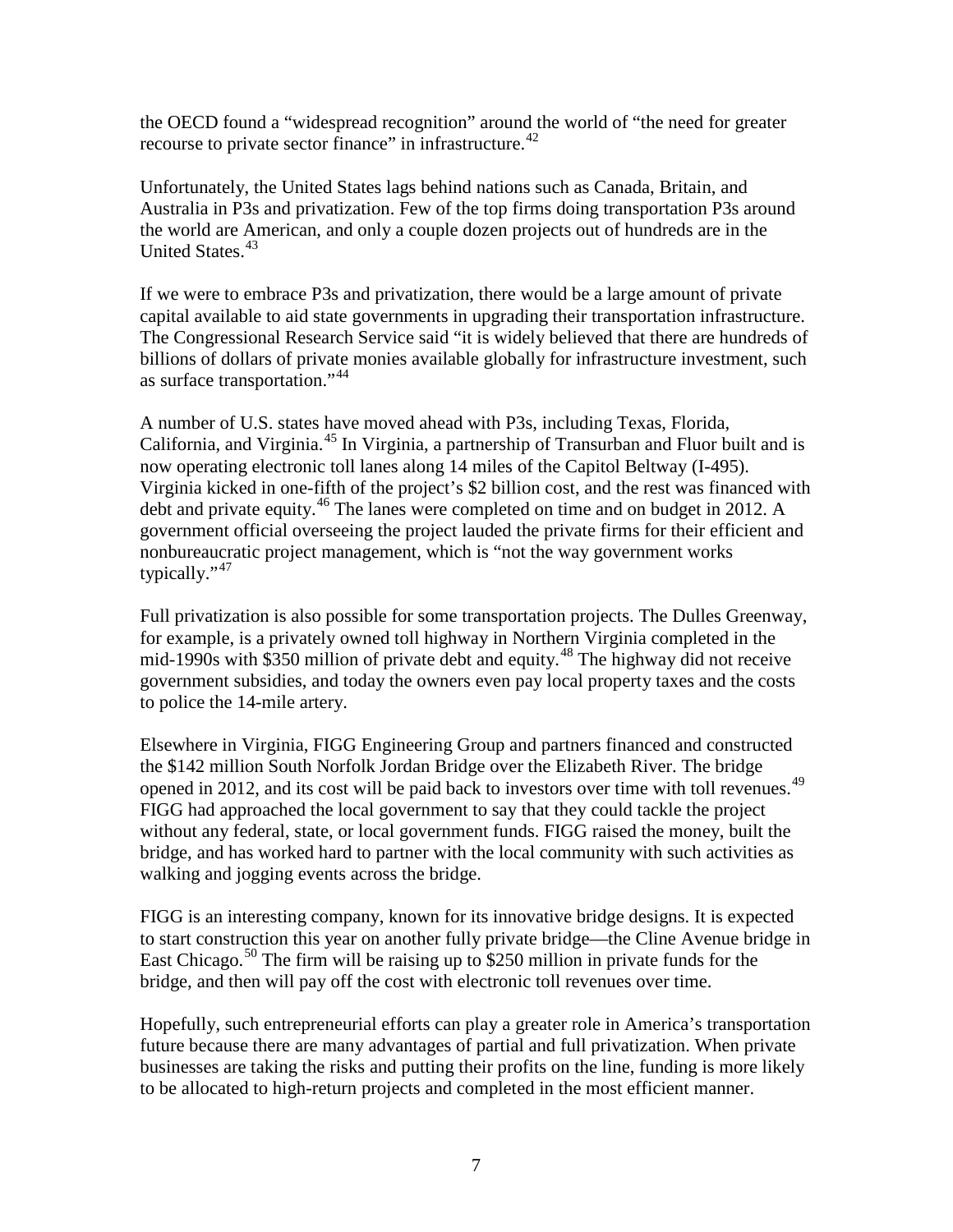Foreign experience indicates that P3s are more likely to be completed on time and on budget than traditional government projects. An Australia study compared 21 P3 projects in that country with 33 traditional projects and found: "PPPs demonstrate clearly superior cost efficiency over traditional procurement . . . PPPs provide superior performance in both the cost and time dimensions, and . . . the PPP advantage increases (in absolute terms) with the size and complexity of projects."<sup>[51](#page-11-25)</sup>

A Canadian expert testified in April to the House that the large P3 effort in that country has "focused primarily on transferring construction and asset availability risks to the private sector concessionaire, in an attempt to stem the trend of infrastructure mega-projects being plagued by endemic cost overruns and delays."<sup>[52](#page-11-26)</sup> So far, the effort has been a success: "Canadian PPPs have a strong reported record of projects coming in on time and on budget."<sup>[53](#page-11-9)</sup>

At the April House hearing, the head of one of the provincial P3 agencies in Canada said that "competition and the profit motive can lead to startling results, where the winning proposal provides solutions that the public owner never contemplated. This happens over and over again."<sup>[54](#page-11-10)</sup> He said Canadian experience shows that P3s create more discipline in the planning stages of large projects, they are more likely to be completed on time and on budget, and they generate benefits from life-cycle asset management.

On the last point, a Brookings Institution study noted that traditional government projects decouple construction from the future management of facilities, resulting in contractors having little incentive to build projects that minimize long-term costs.<sup>[55](#page-11-27)</sup> But P3s "bundle" construction, operations, and maintenance in a single contract. This provides incentives to minimize life-cycle costs."[56](#page-11-28)

The publisher of *Public Works Financing,* William Reinhardt, notes that the "contracting approach used in P3s guarantees the construction price and project completion schedule of large, complex infrastructure projects that often befuddle state and local governments.<sup>[57](#page-11-13)</sup> He says that P3s can experience capital cost savings of 15 to 20 percent compared to traditional government contracting.

Looking ahead at U.S. transportation challenges, "the problem is not how to raise a certain level of revenue, but rather how to develop a policy framework that will unleash efficient capital investments, empower consumers, reduce congestion, stimulate technology improvements, improve America's quality of life, and support the increased productivity of American businesses."[58](#page-11-29)

The way to do that is to reduce hurdles to entrepreneurship and more private investment. Private infrastructure is not a new or untried idea. Urban transit services in America used to be virtually all private.<sup>[59](#page-11-30)</sup> And before the 20th century, private turnpike companies built thousands of miles of toll roads.<sup>[60](#page-11-15)</sup> The takeover of so much infrastructure by governments in the 20th century was a mistake, and policymakers should focus on correcting that overreach.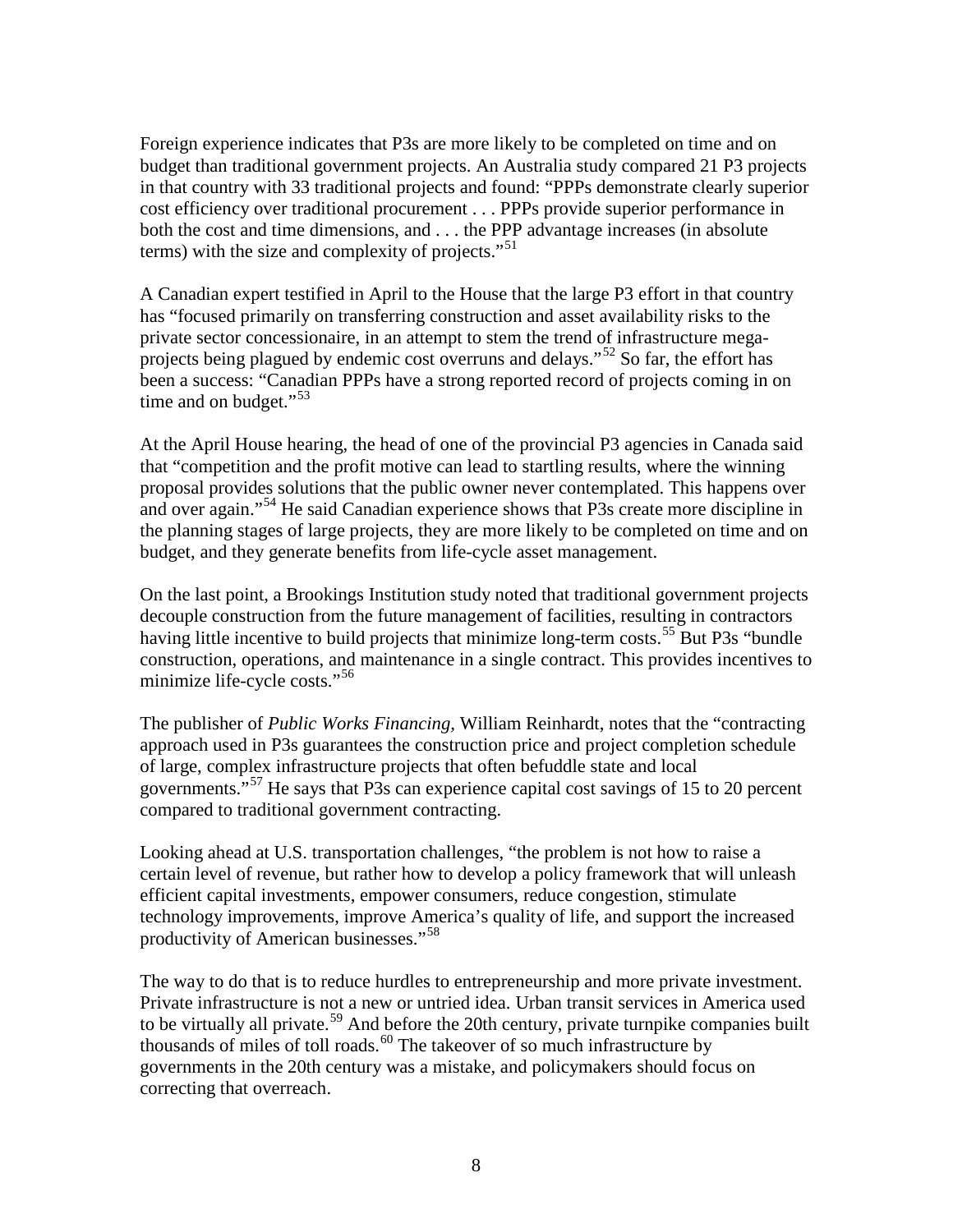Thank you for holding these important hearings.

Chris Edwards Director of Tax Policy Studies and Editor of [www.DownsizingGovernment.org](http://www.downsizinggovernment.org/) Cato Institute 202-789-5252 [cedwards@cato.org](mailto:cedwards@cato.org)

 $\overline{a}$ 

<span id="page-8-0"></span> $<sup>1</sup>$  Author's calculation based on gross fixed investment data from the Bureau of Economic</sup> Analysis, National Income and Product Accounts, Table 1.5.5, [www.bea.gov.](http://www.bea.gov/) See Chris Edwards, "Infrastructure Investment," Cato Institute, August 2013,

<sup>3</sup> Author's calculations over 1982-2012 based on data in William McBride, "Federal Gas Tax Hikes Proposed by Senator Carper," Tax Foundation, April 30, 2014.

<sup>4</sup> Federal Highway Administration data is available at

www.fhwa.dot.gov/bridge/deficient.cfm.

Reserve Bank of Chicago, July 2009.

 $<sup>7</sup>$  Fatality rates and other transportation indicators are examined in David T. Hartgen, et</sup> al, "Are Highways Crumbling? State and U.S. Highway Performance Trends, 1989- 2008," Reason Foundation, February 2013.

 $8$  Texas A&M Transportation Institute, "Annual Urban Mobility Report," 2012, Tables 9 and 10. Available at http://mobility.tamu.edu/ums/.

<sup>9</sup> Ronald Utt, "Federal Highway Program Shortchanges More Than Half the States," Heritage Foundation, April 18, 2011.

<sup>10</sup> Pengyu Zhu and Jeffrey R. Brown, "Donor States and Donee States: Investigating Geographic Redistribution of the U.S. Federal-Aid Highway Program 1974-2008," Boise State University, January 1, 2013.

<sup>11</sup> Tad DeHaven, "Privatizing Amtrak," Cato Institute, June 2010,

www.downsizinggovernment.org/transportation/privatizing-amtrak.

<sup>12</sup> Author's calculation for 2005 to 2009 based on Table 1 in Robert S. Kirk, "The Donor-Donee State Issue in Highway Finance," Congressional Research Service, June 13, 2011.

 $13$  Pengyu Zhu and Jeffrey R. Brown, "Donor States and Donee States: Investigating Geographic Redistribution of the U.S. Federal-Aid Highway Program 1974-2008," Boise State University, January 1, 2013.

<sup>14</sup> Chris Edwards, "Government Cost Overruns," Cato Institute, March 2009, www.downsizinggovernment.org/government-cost-overruns.

<sup>15</sup> For background, see the *Boston Globe*'s "Easy Pass" series of reports by Raphael Lewis and Sean Murphy, www.boston.com/globe/metro/packages/bechtel.

www.downsizinggovernment.org/infrastructure-investment.<br><sup>2</sup> The Highway Trust Fund is supported by the 18.4 cent per gallon gasoline tax, a 24.4 cent diesel tax, and other charges on trucks and tires.

<sup>5</sup> Jeffrey R. Campbell and Thomas N. Hubbard, "The State of Our Interstates," Federal Reserve Bank of Chicago, July 2009.<br><sup>6</sup> Jeffrey R. Campbell and Thomas N. Hubbard, "The State of Our Interstates," Federal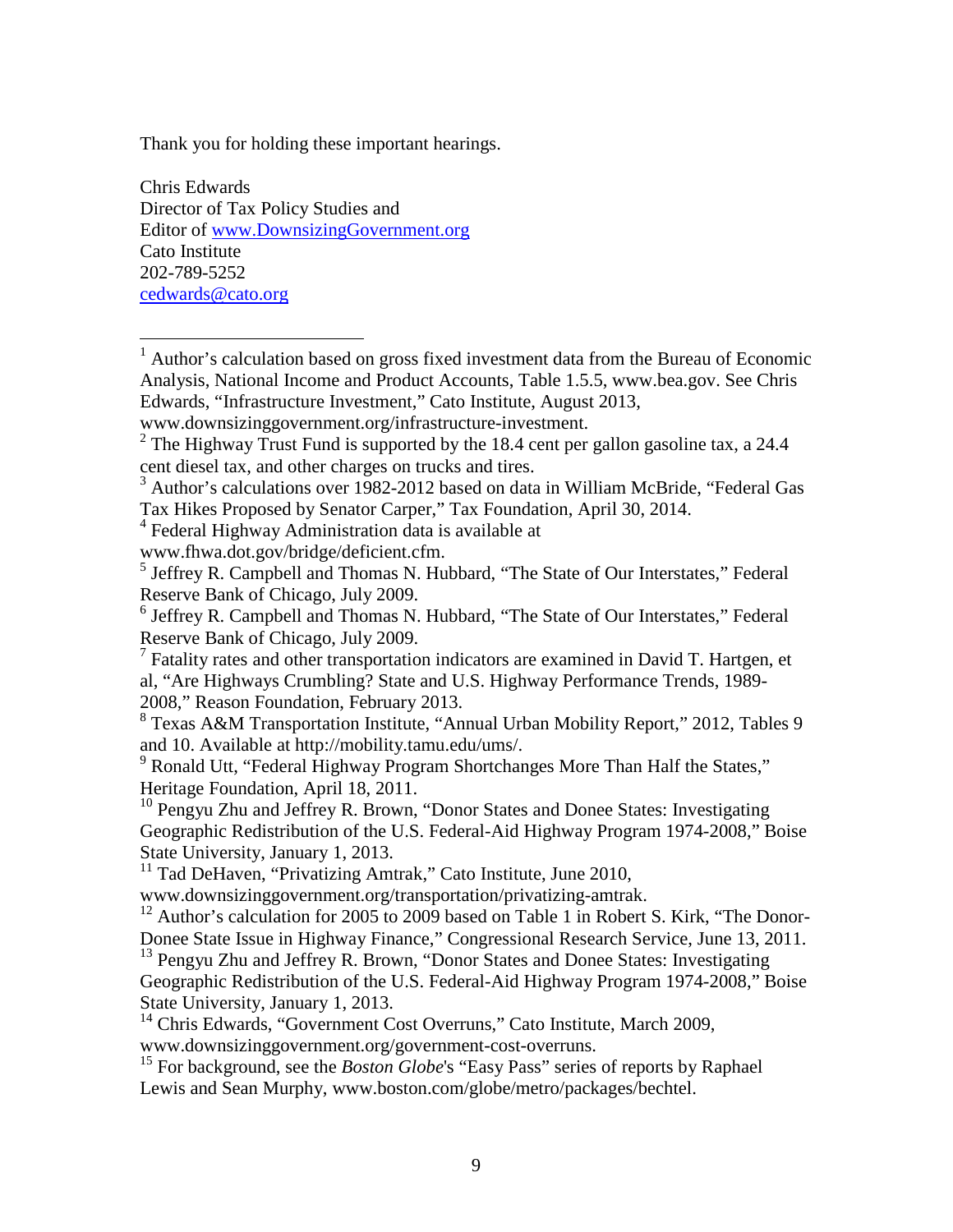$16$  For example, see Allen Consulting Group and the University of Melbourne,

Reduced Federal Transportation Investment," September 2012, p. 17.

<sup>18</sup> Randal O'Toole, "Urban Transit," Cato Institute, June 2010,

 $\overline{a}$ 

<sup>19</sup> Randal O'Toole, "High-Speed Rail," Cato Institute, June, 2010,

www.downsizinggovernment.org/transportation/high-speed-rail.

 $20$  See "Issues" under "Lobbying" at www.opensecrets.org.

<sup>21</sup> Clifford Winston, "We Don't Need Another 'Bridge to Nowhere'," *Boston Globe*, April 13, 2014.

<sup>22</sup> Ronald Reagan, Executive Order 12612, October 26, 1987,

[www.reagan.utexas.edu/archives/speeches/1987/102687d.htm.](http://www.reagan.utexas.edu/archives/speeches/1987/102687d.htm)<br><sup>[23](http://www.reagan.utexas.edu/archives/speeches/1987/102687d.htm)</sup> Congressional Budget Office, "Updated Budget Projections: 2014 to 2024," April 2014. See "Highway Trust Fund Accounts."

<span id="page-9-1"></span><span id="page-9-0"></span> $24$  For example, the National Surface Transportation Infrastructure Financing Commission of 2009 proposed adding a federal vehicle miles tax to raise funds. See http://financecommission.dot.gov/.

<span id="page-9-2"></span><sup>25</sup> National Surface Transportation Policy and Revenue Study Commission,

"Transportation for Tomorrow," January 15, 2008, http://transportationfortomorrow.com.

<span id="page-9-3"></span> $26$  National Surface Transportation Policy and Revenue Study Commission,

"Transportation for Tomorrow," January 15, 2008, [http://transportationfortomorrow.com.](http://transportationfortomorrow.com/) See "Minority Views."

<span id="page-9-5"></span><span id="page-9-4"></span><sup>27</sup> National Surface Transportation Policy and Revenue Study Commission, "Transportation for Tomorrow," January 15, 2008, [http://transportationfortomorrow.com.](http://transportationfortomorrow.com/) See "Minority Views."

<span id="page-9-6"></span><sup>28</sup> For example, see Richard Geddes, Cornell University and American Enterprise Institute, Testimony to the House Committee on the Budget, April 24, 2013. And see Randal O'Toole, "Ending Congestion by Refinancing Highways," Cato Institute Policy Analysis no. 695, May 15, 2012.

<span id="page-9-7"></span> $29$  Republican staff of the Joint Economic Committee, "Highway Robbery: The Davis-Bacon Act Increases Costs, Decreases Employment," March 31, 2011.

<span id="page-9-9"></span><span id="page-9-8"></span><sup>30</sup> For a discussion of ideas on tolling some Interstates, see Robert Poole, "Interstate 2.0: Modernizing the Interstate Highway System via Toll Finance," Reason Foundation, September 2013. The 2012 highway bill (MAP-21) allowed for the tolling of new capacity on the interstates. For a discussion, see Robert S. Kirk, "Tolling of Interstate Highways," Congressional Research Service, February 13, 2013.

<sup>31</sup> Testimony of Robert Poole, Reason Foundation, before the House Committee on the Budget, April 24, 2013.

<sup>32</sup> Additional transit grants are provided from federal funds. See *Budget of the U.S. Government, Analytical Perspectives* (Washington: Government Printing Office, March 2014), Table 29.1.

<sup>33</sup> Testimony of Robert Poole, Reason Foundation, before the House Committee on the Budget, April 24, 2013.

 $34$  Jonathan Williams, "Paying at the Pump," Tax Foundation, October 2007.

<sup>&</sup>quot;Performance of PPPs and Traditional Procurement in Australia," November 30, 2007. <sup>17</sup> Bipartisan Policy Center and Eno Center for Transportation, "The Consequences of

www.downsizinggovernment.org/transportation/urban-transit.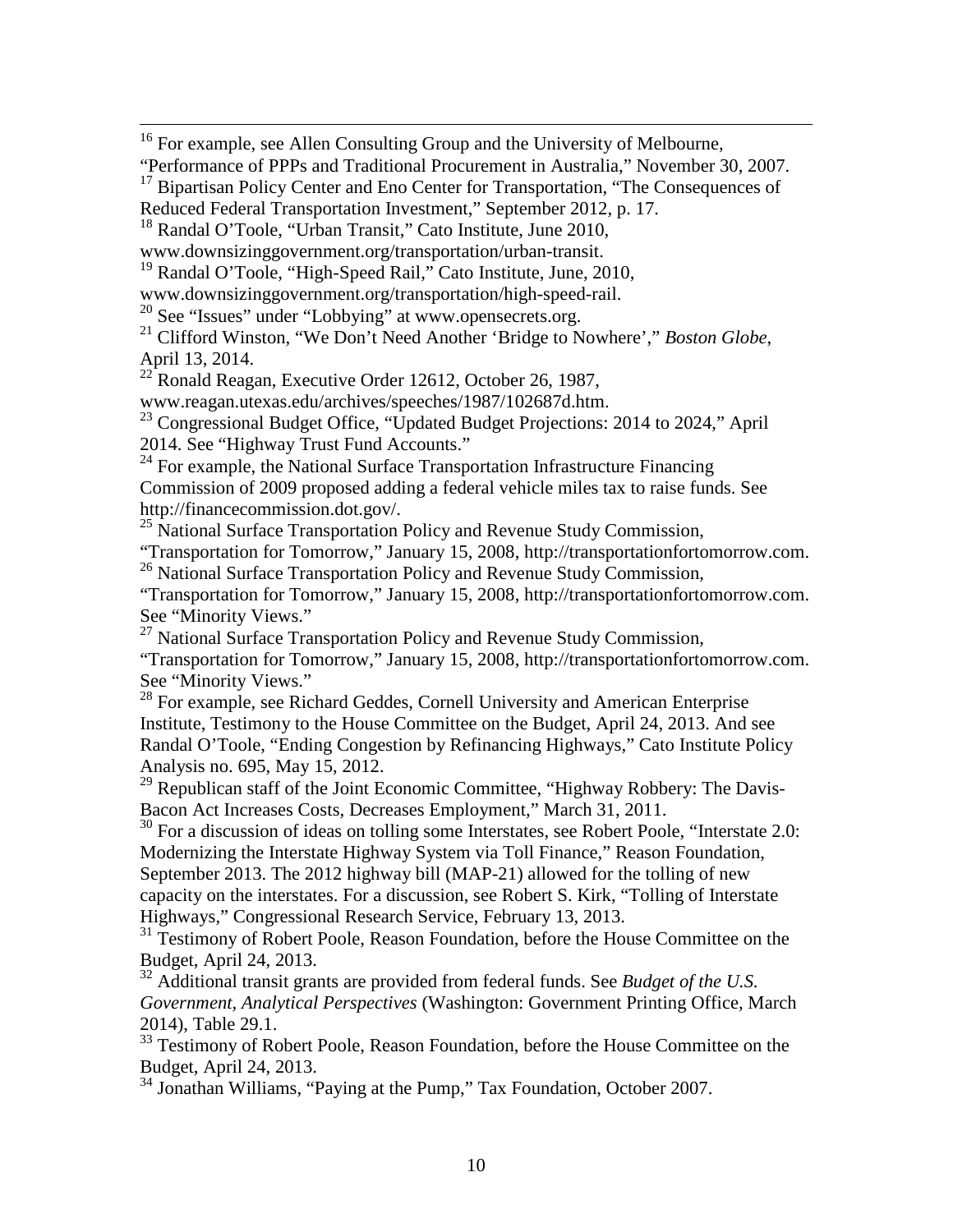<span id="page-10-4"></span> $35$  For a discussion of some of the non-road funding, see Emily Goff, "Next Highway Bill Should End the Transportation Alternatives Program," Heritage Foundation, May 2, 2014. And see Emily Goff, "Congress Should Reprioritize Highway Trust Fund Money to Improve Mobility," Heritage Foundation, April 22, 2013.

<span id="page-10-6"></span><span id="page-10-5"></span><sup>36</sup> National Surface Transportation Policy and Revenue Study Commission, "Transportation for Tomorrow," January 15, 2008, [http://transportationfortomorrow.com.](http://transportationfortomorrow.com/) See "Minority Views."

<span id="page-10-7"></span><sup>37</sup> National Research Council, "Contracting for Bus and Demand-Responsive Transit Services," Special Report 258, 2001, Chapter 2.

<span id="page-10-9"></span><span id="page-10-8"></span><sup>38</sup> For a discussion of devolution, see Ronald Utt, "Turn Back Transportation to the States," Heritage Foundation, February 6, 2012.

<sup>39</sup> Robert Poole, "Letting States Keep Gas Tax Money, Opt Out of the Highway Trust Fund," Reason Foundation, April 29, 2009.

<sup>40</sup> Organization for Economic Cooperation and Development, "Pension Funds Investment in Infrastructure: A Survey," September 2011. For data on global privatization of all types, see William L. Megginson, "Privatization Trends and Major Deals in 2012 and 1H2013," in *The PB Report 2012*, www.privatizationbarometer.net.

<sup>41</sup> Organization for Economic Cooperation and Development, "Pension Funds Investment in Infrastructure: A Survey," September 2011.

<sup>42</sup> Organization for Economic Cooperation and Development, "Pension Funds Investment in Infrastructure: A Survey," September 2011.

<sup>43</sup> *Public Works Financing*, October 2011, p. 3, www.pwfinance.net.

<sup>44</sup> Robert S. Kirk and William J. Mallett, "Funding and Financing Highways and Public Transportation," Congressional Research Service, September 23, 2013, p. 23.

<sup>45</sup> A recent summary of P3 highway projects is in Joseph Kile, Congressional Budget

Office, "Public-Private Partnerships for Highway Projects," March 5, 2014.<br><sup>46</sup> www.vamegaprojects.com/about-megaprojects/i495-hot-lanes.

<sup>47</sup> Comments of Ron Kirby, Washington Council of Governments, *Public Works Financing*, December 2012, p. 21.

<sup>48</sup> http://dullesgreenway.com.

 $\overline{a}$ 

 $^{49}$  www.figgbridge.com/jordan\_bridge.html.

<sup>50</sup> Keith Benman, "Cline Ave. Bridge Construction Could Start Next Year,"

*www.nwitimes.com.*<br><sup>51</sup> Allen Consulting Group and the University of Melbourne, "Performance of PPPs and Traditional Procurement in Australia," November 30, 2007.

<sup>52</sup> Testimony of Dr. Matt Siemiatycki, University of Toronto, before the House Committee on Transportation and Infrastructure, April 8, 2014.

<span id="page-10-0"></span><sup>53</sup> Testimony of Dr. Matt Siemiatycki, University of Toronto, before the House Committee on Transportation and Infrastructure, April 8, 2014.

<span id="page-10-1"></span><sup>54</sup> Testimony of Dr. Larry Blain, Partnerships British Columbia, to the House Committee on Transportation and Infrastructure, April 8, 2014.

<span id="page-10-2"></span><sup>55</sup> Eduardo Engel, Ronald Fischer, and Alexander Galetovic, "Public-Private Partnerships to Revamp U.S. Infrastructure," Brookings Institution, February 2011.

<span id="page-10-3"></span><sup>56</sup> Eduardo Engel, Ronald Fischer, and Alexander Galetovic, "Public-Private Partnerships to Revamp U.S. Infrastructure," Brookings Institution, February 2011.